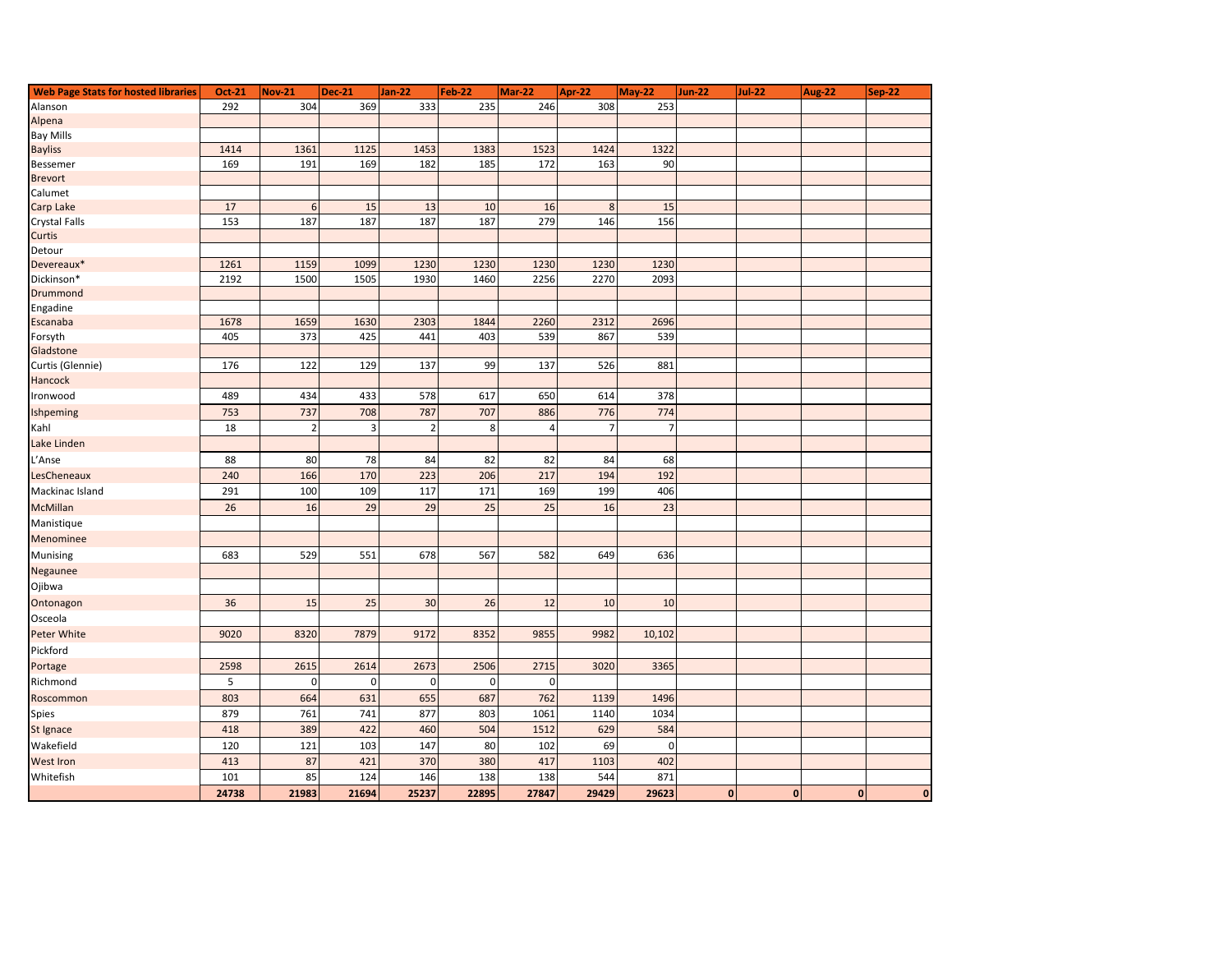| <b>Enterprise Sites</b>                   | Oct-21         | <b>Nov-21</b>  | <b>Dec-21</b>  | <b>Jan-22</b>  | <b>Feb-22</b>  | Mar-22                   | <b>Apr-22</b>    | <b>May-22</b>  | <b>Jun-22</b> | <b>Jul-22</b> | <b>Aug-22</b> | <b>Sep-22</b> |
|-------------------------------------------|----------------|----------------|----------------|----------------|----------------|--------------------------|------------------|----------------|---------------|---------------|---------------|---------------|
| Alanson (aapl)                            | 184            | 186            | 225            | 231            | 191            | 227                      | 243              | 237            |               |               |               |               |
| Alpena (alp)                              | 724            | 1310           | 1503           | 1948           | 1834           | 2012                     | 1957             | 1703           |               |               |               |               |
| Bay Mills (bmcc)                          | 61             | 25             | 13             | 33             | 81             | 20                       | 36               | 35             |               |               |               |               |
| Bayliss (bpl)                             | 1088           | 966            | 906            | 1022           | 950            | 1059                     | 1035             | 975            |               |               |               |               |
| Bessemer (bessemer)                       | 179            | 201            | 142            | 169            | 162            | 190                      | 196              | 144            |               |               |               |               |
| Brevort (btcl)                            | $\overline{4}$ | $\overline{1}$ | $\mathbf 0$    | $\mathbf{0}$   | $\mathbf{0}$   | $\mathbf{1}$             | $\mathbf{1}$     | $\overline{1}$ |               |               |               |               |
| Calumet (calumet)                         | 442            | 529            | 345            | 497            | 389            | 426                      | 348              | 372            |               |               |               |               |
| Carp Lake (carplake)                      | 6              | 5              | $\overline{1}$ | $\overline{2}$ | $\overline{4}$ | $\overline{\phantom{0}}$ | $\overline{3}$   | $\overline{4}$ |               |               |               |               |
| Crystal Falls (crystal)                   | 122            | 130            | 142            | 231            | 159            | 221                      | 197              | 168            |               |               |               |               |
| Curtis (curtis)                           | 9              | 15             | $6\,$          | 12             | 24             | 24                       | 10               | 16             |               |               |               |               |
| Detour (detour)                           | $\overline{4}$ | 8              | $\overline{4}$ | $\overline{3}$ | 5              | 10                       | 11               | 12             |               |               |               |               |
| Devereaux (ccls & cclsfred)               | 493            | 456            | 409            | 487            | 338            | 435                      | 426              | 443            |               |               |               |               |
| Dickinson (dcl, dclnor, dclnd,            |                |                |                |                |                |                          |                  |                |               |               |               |               |
| dclpac, kidsdcl, teensdcl)                | 6031           | 6278           | 3319           | 3980           | 2476           | 1386                     | 1217             | 1147           |               |               |               |               |
| Drummond (drummond)                       | 16             | 13             | 9              | $\overline{9}$ | 27             | $\overline{7}$           | 10               | 10             |               |               |               |               |
| Engadine (engadine)                       | 101            | 86             | 93             | 109            | 109            | 74                       | 81               | 92             |               |               |               |               |
| Escanaba (escanaba)                       | 1233           | 1271           | 1011           | 1231           | 1137           | 1345                     | 1202             | 1040           |               |               |               |               |
| Forsyth (forsyth)                         | 232            | 245            | 281            | 286            | 315            | 321                      | 230              | 269            |               |               |               |               |
| Gladstone (gspl)                          | 327            | 263            | 245            | 284            | 444            | 333                      | 343              | 300            |               |               |               |               |
| Glennie (ctl)                             | 15             | þ              | $\overline{3}$ | 8              | 9              | 10                       | 9                | 8              |               |               |               |               |
| Hancock (hpsl)                            | 433            | 389            | 376            | 413            | 246            | 239                      | 219              | 286            |               |               |               |               |
| Ironwood (icl)                            | 293            | 250            | 219            | 223            | 212            | 275                      | 254              | 169            |               |               |               |               |
| Ishpeming (ish)                           | 645            | 576            | 527            | 698            | 617            | 658                      | 584              | 581            |               |               |               |               |
| Kahl (kahl)                               | 31             | 31             | 29             | 52             | 37             | 37                       | 21               | 50             |               |               |               |               |
| Lake Linden (Ilh)                         | 32             | 18             | 6              | $\bf 8$        | 22             | 15                       | $\boldsymbol{6}$ | 9              |               |               |               |               |
| L'Anse (lanse)                            | $\mathsf 0$    | $\mathbf 0$    | $\mathbf 0$    | $\mathbf{0}$   | $\mathbf 0$    | $\mathbf 0$              | $\mathbf 0$      | $\mathbf 0$    |               |               |               |               |
| LesCheneaux (Iccl)                        | 196            | 118            | 127            | 168            | 167            | 157                      | 140              | 125            |               |               |               |               |
| Mackinac Island (mipl)                    | 59             | 34             | 37             | 31             | 42             | 61                       | 55               | 127            |               |               |               |               |
| McMillan (ewen)                           | $\overline{2}$ | $\overline{1}$ | $\overline{1}$ | $\overline{2}$ | $\overline{2}$ | 1                        | $\overline{2}$   | $\overline{1}$ |               |               |               |               |
| Manistique (maspl)                        | 159            | 138            | 111            | 132            | 112            | 96                       | 126              | 141            |               |               |               |               |
| Menominee (mcl)                           | 445            | 472            | 491            | 540            | 498            | 598                      | 626              | $\overline{z}$ |               |               |               |               |
| Munising (mspl, msplpac)                  | 362            | 316            | 363            | 424            | 374            | 398                      | 393              | 413            |               |               |               |               |
| Negaunee (npl)                            | 100            | 90             | 100            | 156            | 145            | 176                      | 131              | 129            |               |               |               |               |
| Ojibwa (oclib)                            | 203            | 167            | 100            | 98             | 77             | 75                       | 95               | 52             |               |               |               |               |
| Ontonagon (onto)                          | 182            | 201            | 204            | 252            | 253            | 272                      | 251              | 210            |               |               |               |               |
| Osceola (otspl)                           | $\mathbf 0$    | $\overline{1}$ | $\Omega$       | $\mathbf 0$    | $\mathbf{1}$   | 1                        | $\mathbf 0$      | $\Omega$       |               |               |               |               |
| Peter White (pwpl, pwplpac)               | 6158           | 6006           | 5904           | 6671           | 5822           | 6841                     | 6460             | 6102           |               |               |               |               |
| Pickford (pickford)                       | $\overline{4}$ | 108            | 67             | 65             | 63             | 101                      | 74               | 58             |               |               |               |               |
| Portage (pldl)                            | 1770           | 1785           | 1532           | 1938           | 1846           | 2027                     | 2032             | 1698           |               |               |               |               |
| Richmond (richmond)                       | $\mathsf 0$    | $\mathsf{C}$   | <sup>0</sup>   | $\overline{0}$ | $\mathbf 0$    | $\mathbf 0$              | $\mathbf 0$      | $\mathbf 0$    |               |               |               |               |
| Roscommon (radl)                          | 358            | 297            | 295            | 340            | 357            | 374                      | 335              | 334            |               |               |               |               |
| Spies (spl)                               | 882            | 807            | 786            | 900            | 947            | 1076                     | 1019             | 966            |               |               |               |               |
| St Ignace (stignace)                      | 219            | 116            | 106            | 138            | 139            | 140                      | 156              | 163            |               |               |               |               |
|                                           | 123            | 114            | 87             | 37             | 18             | 32                       | 70               | 55             |               |               |               |               |
|                                           |                |                |                |                |                |                          |                  |                |               |               |               |               |
| Wakefield (wpl - peter white)             |                |                |                |                |                |                          |                  |                |               |               |               |               |
| West Iron (widl)<br>Whitefish (whitefish) | 458<br>6       | 439<br>-7      | 438<br>5       | 466<br>4       | 435<br>5       | 496<br>8                 | 477<br>6         | 456<br>12      |               |               |               |               |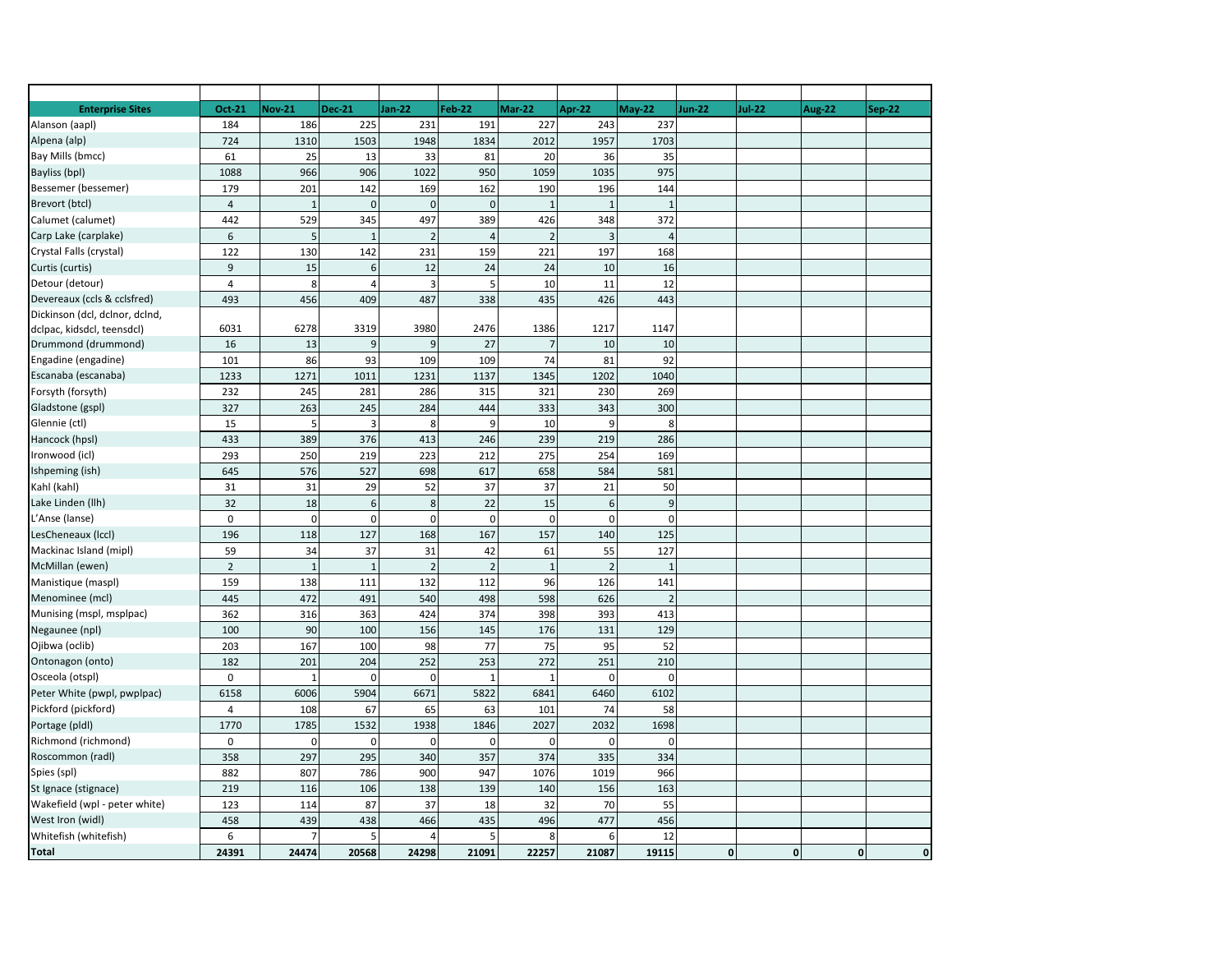| <b>SaaSiBistro Sites</b> | Oct-21       | <b>Nov-21</b>  | <b>Dec-21</b>  | <b>Jan-22</b>  | <b>Feb-22</b>           | Mar-22                  | Apr-22         | <b>May-22</b> | <b>Jun-22</b>  | <b>Jul-22</b>  | <b>Aug-22</b>      | <b>Sep-22</b> |
|--------------------------|--------------|----------------|----------------|----------------|-------------------------|-------------------------|----------------|---------------|----------------|----------------|--------------------|---------------|
| Alanson                  | 65           | 36             | 53             | 38             | 27                      | 26                      | 83             | 151           |                |                |                    |               |
| Alpena                   | 12           | 165            | 190            | 237            | 221                     | 211                     | 195            | 252           |                |                |                    |               |
| <b>Bay Mills</b>         |              |                |                |                |                         |                         |                |               |                |                |                    |               |
| <b>Bayliss</b>           | $\mathbf 0$  | $\overline{2}$ | $\pmb{0}$      | $\overline{2}$ | $\mathbf 0$             | $\pmb{0}$               | $\mathbf{3}$   | $\mathbf 0$   |                |                |                    |               |
| <b>Bessemer</b>          | $\mathsf 0$  | $\mathbf 0$    | $\pmb{0}$      | $\mathbf 0$    | $\overline{2}$          | $\overline{\mathbf{3}}$ | $\mathbf 0$    | $\mathbf 0$   |                |                |                    |               |
| Brevort                  |              |                |                |                |                         |                         |                |               |                |                |                    |               |
| Calumet                  |              |                |                |                |                         |                         |                |               |                |                |                    |               |
| Carp Lake                |              |                |                |                |                         |                         |                |               |                |                |                    |               |
| Crystal Falls (crystal)  | 13           | $\overline{4}$ | $\pmb{0}$      | $\overline{2}$ | $\mathbf{1}$            | $\mathbf 0$             | $\mathbf 0$    | $\mathbf 0$   |                |                |                    |               |
| Curtis                   |              |                |                |                |                         |                         |                |               |                |                |                    |               |
| Detour                   |              |                |                |                |                         |                         |                |               |                |                |                    |               |
| Devereaux                |              |                |                |                |                         |                         |                |               |                |                |                    |               |
| Dickinson                | 5            | 9              | $\overline{4}$ | 12             | $\overline{\mathbf{5}}$ | 6                       | 8              | 4             |                |                |                    |               |
| Drummond                 |              |                |                |                |                         |                         |                |               |                |                |                    |               |
| Engadine                 |              |                |                |                |                         |                         |                |               |                |                |                    |               |
| Escanaba                 |              |                |                |                |                         |                         |                |               |                |                |                    |               |
| Forsyth                  | $\mathbf{1}$ | $\overline{4}$ | $\mathbf{1}$   | $\overline{2}$ | $\mathbf{1}$            | $\overline{\mathbf{3}}$ | $\mathbf{1}$   | $\mathbf{1}$  |                |                |                    |               |
| Gladstone                | $\mathbf{0}$ | $\overline{0}$ | $\mathbf{0}$   | $\mathbf 0$    | $\mathbf{0}$            | $\mathbf{0}$            | $\mathbf{0}$   | $\mathbf{0}$  |                |                |                    |               |
| Curtis (Glennie)         |              |                |                |                |                         |                         |                |               |                |                |                    |               |
| Hancock                  |              |                |                |                |                         |                         |                |               |                |                |                    |               |
| Ironwood                 |              |                |                |                |                         |                         |                |               |                |                |                    |               |
| Ishpeming                |              |                |                |                |                         |                         |                |               |                |                |                    |               |
| Kahl                     |              |                |                |                |                         |                         |                |               |                |                |                    |               |
| Lake Linden              |              |                |                |                |                         |                         |                |               |                |                |                    |               |
| L'Anse                   | 67           | 64             | 46             | 59             | 55                      | 52                      | 59             | 42            |                |                |                    |               |
| LesCheneaux              |              |                |                |                |                         |                         |                |               |                |                |                    |               |
| Mackinac Island          |              |                |                |                |                         |                         |                |               |                |                |                    |               |
| McMillan                 |              |                |                |                |                         |                         |                |               |                |                |                    |               |
| Manistique               |              |                |                |                |                         |                         |                |               |                |                |                    |               |
| Menominee                |              |                |                |                |                         |                         |                |               |                |                |                    |               |
| Munising                 |              |                |                |                |                         |                         |                |               |                |                |                    |               |
| Negaunee                 |              |                |                |                |                         |                         |                |               |                |                |                    |               |
| Ojibwa                   |              |                |                |                |                         |                         |                |               |                |                |                    |               |
| Ontonagon                |              |                |                |                |                         |                         |                |               |                |                |                    |               |
| Osceola                  |              |                |                |                |                         |                         |                |               |                |                |                    |               |
| <b>Peter White</b>       | $\mathbf 0$  | $\pmb{0}$      | $\pmb{0}$      | 112            | $\mathbf 0$             | $\pmb{0}$               | $\mathbf 0$    | $\mathbf 0$   |                |                |                    |               |
| Pickford                 |              |                |                |                | $\mathbf 0$             |                         |                |               |                |                |                    |               |
|                          | $\mathsf 0$  | $\pmb{0}$      | $\pmb{0}$      | $\mathbf 0$    |                         | $\pmb{0}$               | $\mathbf 0$    | $\mathbf 0$   |                |                |                    |               |
| Portage                  |              |                |                |                |                         |                         |                |               |                |                |                    |               |
| Richmond                 | $\mathbf{1}$ | $\mathbf{1}$   | $\overline{2}$ | $\mathbf 0$    | $\mathsf 0$             | 5                       | $\overline{4}$ | 5             |                |                |                    |               |
| Roscommon                |              |                |                |                |                         |                         |                |               |                |                |                    |               |
| Spies                    |              |                |                |                |                         |                         |                |               |                |                |                    |               |
| St Ignace                |              |                |                |                |                         |                         |                |               |                |                |                    |               |
| Wakefield                |              |                |                |                |                         |                         |                |               |                |                |                    |               |
| West Iron                | $\mathbf 0$  | $\mathbf 0$    | $\mathbf 0$    | $\mathbf 0$    | $\mathbf 0$             | $\mathbf 0$             | $\mathbf 0$    | $\mathbf 0$   | $\overline{0}$ | $\overline{0}$ | $\mathbf 0$        | 0             |
| Whitefish                | $\pmb{0}$    | $\mathbf 0$    | $\mathbf 0$    | $\mathbf 0$    | $\mathsf 0$             | $\mathbf 0$             | $\mathbf 0$    | $\mathbf 0$   | $\mathbf{0}$   | $\mathbf{0}$   | $\mathbf 0$        | $\mathbf{0}$  |
| <b>Total</b>             | 164          | 285            | 296            | 464            | 312                     | 306                     | 353            | 455           | $\mathbf{0}$   | $\mathbf{0}$   | $\pmb{\mathsf{o}}$ | $\mathbf 0$   |